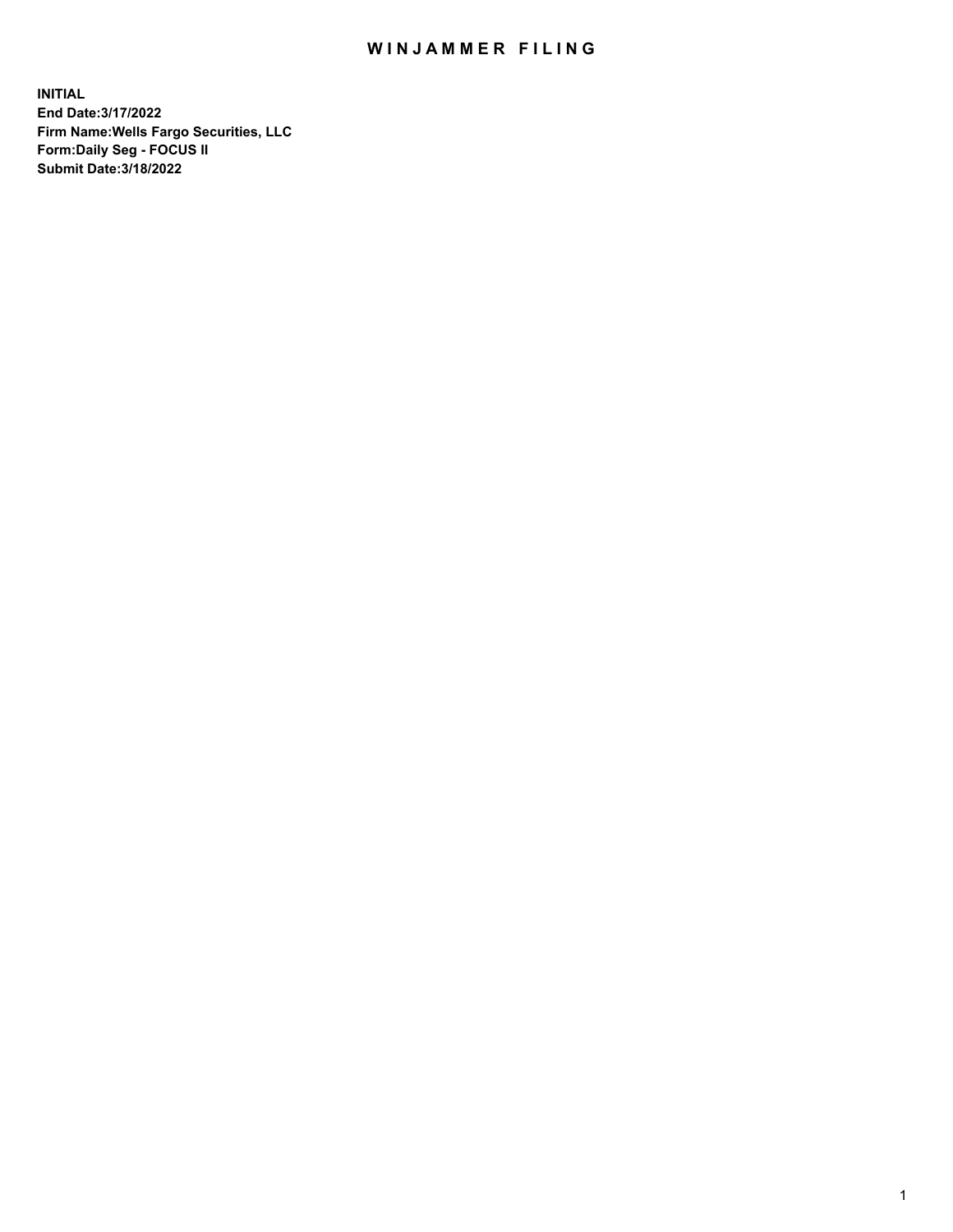**INITIAL End Date:3/17/2022 Firm Name:Wells Fargo Securities, LLC Form:Daily Seg - FOCUS II Submit Date:3/18/2022 Daily Segregation - Cover Page**

| Name of Company                                                                                                                                                                                                                                                                                                                | <b>Wells Fargo Securities LLC</b>                          |
|--------------------------------------------------------------------------------------------------------------------------------------------------------------------------------------------------------------------------------------------------------------------------------------------------------------------------------|------------------------------------------------------------|
| <b>Contact Name</b>                                                                                                                                                                                                                                                                                                            | <b>James Gnall</b>                                         |
| <b>Contact Phone Number</b>                                                                                                                                                                                                                                                                                                    | 917-699-6822                                               |
| <b>Contact Email Address</b>                                                                                                                                                                                                                                                                                                   | james.w.gnall@wellsfargo.com                               |
| FCM's Customer Segregated Funds Residual Interest Target (choose one):<br>a. Minimum dollar amount: ; or<br>b. Minimum percentage of customer segregated funds required:% ; or<br>c. Dollar amount range between: and; or<br>d. Percentage range of customer segregated funds required between:% and%.                         | 105,000,000<br><u>0</u><br>0 <sub>0</sub><br>00            |
| FCM's Customer Secured Amount Funds Residual Interest Target (choose one):<br>a. Minimum dollar amount: ; or<br>b. Minimum percentage of customer secured funds required:%; or<br>c. Dollar amount range between: and; or<br>d. Percentage range of customer secured funds required between:% and%.                            | 30,000,000<br><u>0</u><br>0 <sub>0</sub><br>0 <sub>0</sub> |
| FCM's Cleared Swaps Customer Collateral Residual Interest Target (choose one):<br>a. Minimum dollar amount: ; or<br>b. Minimum percentage of cleared swaps customer collateral required:% ; or<br>c. Dollar amount range between: and; or<br>d. Percentage range of cleared swaps customer collateral required between:% and%. | 355,000,000<br><u>0</u><br>00<br>00                        |

Attach supporting documents CH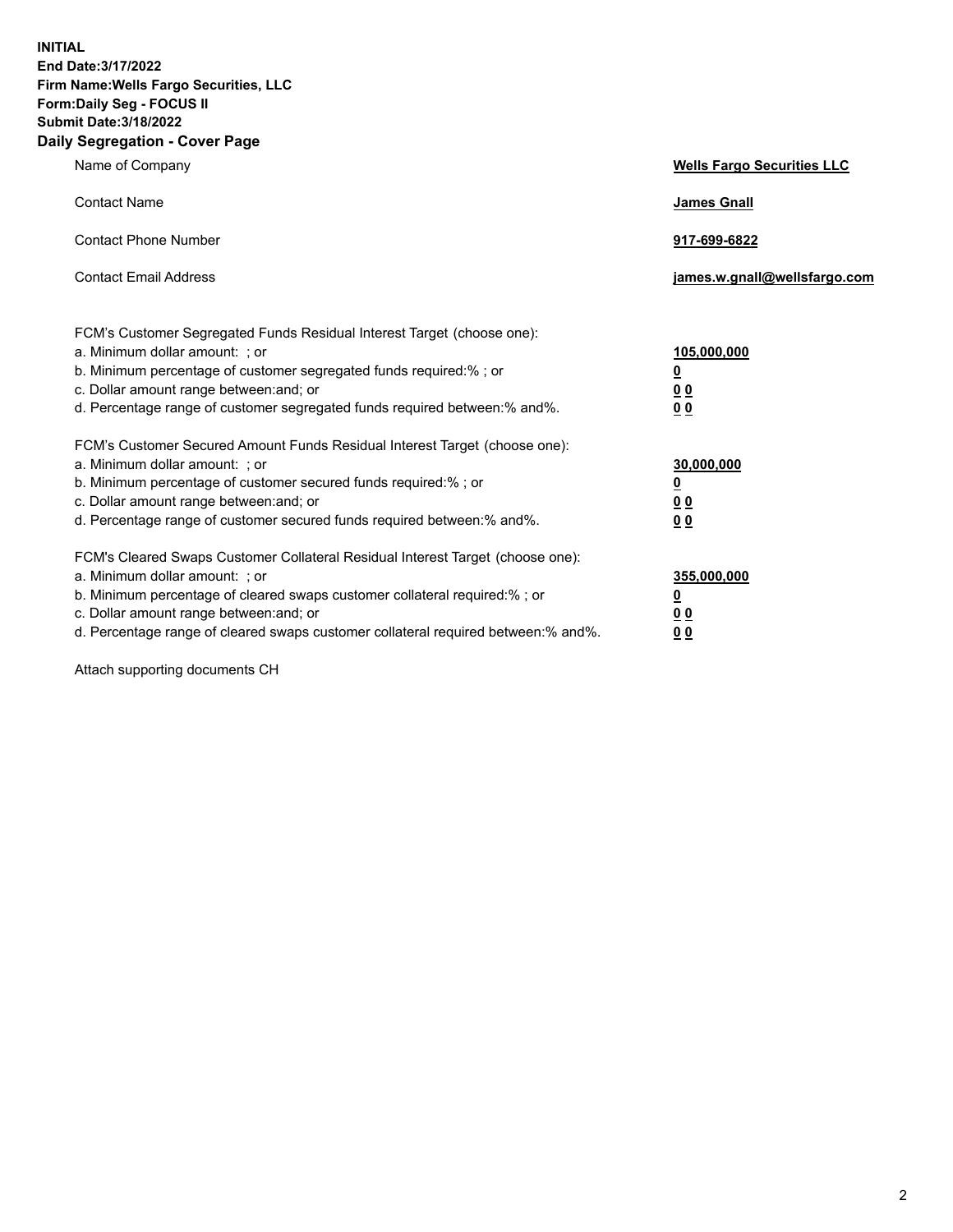**INITIAL End Date:3/17/2022 Firm Name:Wells Fargo Securities, LLC Form:Daily Seg - FOCUS II Submit Date:3/18/2022**

## **Daily Segregation - Secured Amounts**

|    | Foreign Futures and Foreign Options Secured Amounts                                         |                                               |
|----|---------------------------------------------------------------------------------------------|-----------------------------------------------|
|    | Amount required to be set aside pursuant to law, rule or regulation of a foreign            | $0$ [7305]                                    |
|    | government or a rule of a self-regulatory organization authorized thereunder                |                                               |
| 1. | Net ledger balance - Foreign Futures and Foreign Option Trading - All Customers             |                                               |
|    | A. Cash                                                                                     | 658,801,374 [7315]                            |
|    | B. Securities (at market)                                                                   | 271,873,773 [7317]                            |
| 2. | Net unrealized profit (loss) in open futures contracts traded on a foreign board of trade   | -174,164,433 [7325]                           |
| 3. | Exchange traded options                                                                     |                                               |
|    | a. Market value of open option contracts purchased on a foreign board of trade              | $20$ [7335]                                   |
|    | b. Market value of open contracts granted (sold) on a foreign board of trade                | -67,172 [7337]                                |
| 4. | Net equity (deficit) (add lines 1. 2. and 3.)                                               | 756,443,562 [7345]                            |
| 5. | Account liquidating to a deficit and account with a debit balances - gross amount           | $6,066,185$ [7351]                            |
|    | Less: amount offset by customer owned securities                                            | -6,000,770 [7352] 65,415 [7354]               |
| 6. | Amount required to be set aside as the secured amount - Net Liquidating Equity              | 756,508,977 [7355]                            |
|    | Method (add lines 4 and 5)                                                                  |                                               |
| 7. | Greater of amount required to be set aside pursuant to foreign jurisdiction (above) or line | 756,508,977 [7360]                            |
|    | 6.                                                                                          |                                               |
|    | FUNDS DEPOSITED IN SEPARATE REGULATION 30.7 ACCOUNTS                                        |                                               |
| 1. | Cash in banks                                                                               |                                               |
|    | A. Banks located in the United States                                                       | 334,488,862 [7500]                            |
|    | B. Other banks qualified under Regulation 30.7                                              | 9,166,661 [7520] 343,655,523                  |
|    |                                                                                             | [7530]                                        |
| 2. | Securities                                                                                  |                                               |
|    | A. In safekeeping with banks located in the United States                                   | 226, 167, 168 [7540]                          |
|    | B. In safekeeping with other banks qualified under Regulation 30.7                          | 0 [7560] 226,167,168 [7570]                   |
| 3. | Equities with registered futures commission merchants                                       |                                               |
|    | A. Cash                                                                                     | 14,269,189 [7580]                             |
|    | <b>B.</b> Securities                                                                        | 45,706,605 [7590]                             |
|    | C. Unrealized gain (loss) on open futures contracts                                         | 17,773,251 [7600]                             |
|    | D. Value of long option contracts                                                           | 20 [7610]                                     |
|    | E. Value of short option contracts                                                          | <mark>-67,172</mark> [7615] 77,681,893 [7620] |
| 4. | Amounts held by clearing organizations of foreign boards of trade                           |                                               |
|    | A. Cash                                                                                     | $0$ [7640]                                    |
|    | <b>B.</b> Securities                                                                        | $0$ [7650]                                    |
|    | C. Amount due to (from) clearing organization - daily variation                             | <u>0</u> [7660]                               |
|    | D. Value of long option contracts                                                           | $0$ [7670]                                    |
|    | E. Value of short option contracts                                                          | 0 [7675] 0 [7680]                             |
| 5. | Amounts held by members of foreign boards of trade                                          |                                               |
|    | A. Cash                                                                                     | 416,967,021 [7700]                            |
|    | <b>B.</b> Securities                                                                        | $0$ [7710]                                    |
|    | C. Unrealized gain (loss) on open futures contracts                                         | -179,326,913 [7720]                           |
|    | D. Value of long option contracts                                                           | $0$ [7730]                                    |
|    | E. Value of short option contracts                                                          | 0 [7735] 237,640,108 [7740]                   |
| 6. | Amounts with other depositories designated by a foreign board of trade                      | <u>0</u> [7760]                               |
| 7. | Segregated funds on hand                                                                    | $0$ [7765]                                    |
| 8. | Total funds in separate section 30.7 accounts                                               | 885,144,692 [7770]                            |
| 9. | Excess (deficiency) Set Aside for Secured Amount (subtract line 7 Secured Statement         | 128,635,715 [7380]                            |
|    | Page 1 from Line 8)                                                                         |                                               |
|    |                                                                                             |                                               |

- 10. Management Target Amount for Excess funds in separate section 30.7 accounts **30,000,000** [7780]
- 11. Excess (deficiency) funds in separate 30.7 accounts over (under) Management Target **98,635,715** [7785]

3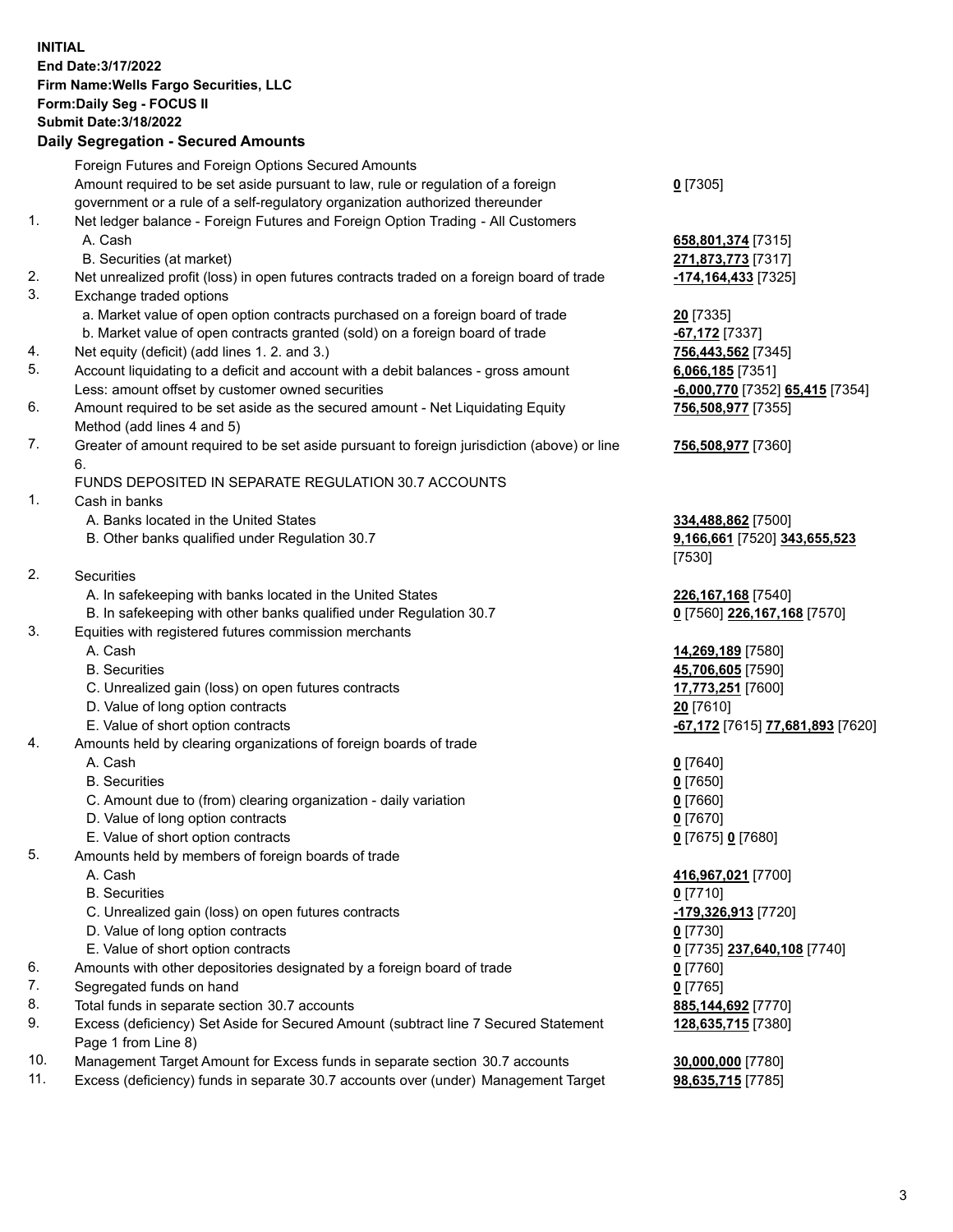**INITIAL End Date:3/17/2022 Firm Name:Wells Fargo Securities, LLC Form:Daily Seg - FOCUS II Submit Date:3/18/2022 Daily Segregation - Segregation Statement**

SEGREGATION REQUIREMENTS(Section 4d(2) of the CEAct)

|     | SEGREGATION REQUIREMENTS(Section 40(2) OF the CEACH                                 |                                |
|-----|-------------------------------------------------------------------------------------|--------------------------------|
| 1.  | Net ledger balance                                                                  |                                |
|     | A. Cash                                                                             | 3,461,001,694 [7010]           |
|     | B. Securities (at market)                                                           | 1,963,124,238 [7020]           |
| 2.  | Net unrealized profit (loss) in open futures contracts traded on a contract market  | $-503,119,440$ [7030]          |
| 3.  | Exchange traded options                                                             |                                |
|     | A. Add market value of open option contracts purchased on a contract market         | 2,438,213,670 [7032]           |
|     | B. Deduct market value of open option contracts granted (sold) on a contract market | -2,284,013,345 [7033]          |
| 4.  | Net equity (deficit) (add lines 1, 2 and 3)                                         | 5,075,206,817 [7040]           |
| 5.  | Accounts liquidating to a deficit and accounts with                                 |                                |
|     | debit balances - gross amount                                                       | 140,993,619 [7045]             |
|     | Less: amount offset by customer securities                                          | -119,004,106 [7047] 21,989,513 |
|     |                                                                                     | [7050]                         |
| 6.  | Amount required to be segregated (add lines 4 and 5)                                | 5,097,196,330 [7060]           |
|     | FUNDS IN SEGREGATED ACCOUNTS                                                        |                                |
| 7.  | Deposited in segregated funds bank accounts                                         |                                |
|     | A. Cash                                                                             | 216, 117, 426 [7070]           |
|     | B. Securities representing investments of customers' funds (at market)              | 625,376,220 [7080]             |
|     | C. Securities held for particular customers or option customers in lieu of cash (at | 141,958,450 [7090]             |
|     | market)                                                                             |                                |
| 8.  | Margins on deposit with derivatives clearing organizations of contract markets      |                                |
|     | A. Cash                                                                             | 2,635,484,316 [7100]           |
|     | B. Securities representing investments of customers' funds (at market)              | 124,192,370 [7110]             |
|     | C. Securities held for particular customers or option customers in lieu of cash (at | 1,821,165,788 [7120]           |
|     | market)                                                                             |                                |
| 9.  | Net settlement from (to) derivatives clearing organizations of contract markets     | -35,877,304 [7130]             |
| 10. | Exchange traded options                                                             |                                |
|     | A. Value of open long option contracts                                              | 2,438,213,670 [7132]           |
|     | B. Value of open short option contracts                                             | -2,284,013,345 [7133]          |
| 11. | Net equities with other FCMs                                                        |                                |
|     | A. Net liquidating equity                                                           | $0$ [7140]                     |
|     | B. Securities representing investments of customers' funds (at market)              | $0$ [7160]                     |
|     | C. Securities held for particular customers or option customers in lieu of cash (at | $0$ [7170]                     |
|     | market)                                                                             |                                |
| 12. | Segregated funds on hand                                                            | $0$ [7150]                     |
| 13. | Total amount in segregation (add lines 7 through 12)                                | 5,682,617,591 [7180]           |
| 14. | Excess (deficiency) funds in segregation (subtract line 6 from line 13)             | 585,421,261 [7190]             |
| 15. | Management Target Amount for Excess funds in segregation                            | 105,000,000 [7194]             |
| 16. | Excess (deficiency) funds in segregation over (under) Management Target Amount      | 480,421,261 [7198]             |
|     | Excess                                                                              |                                |